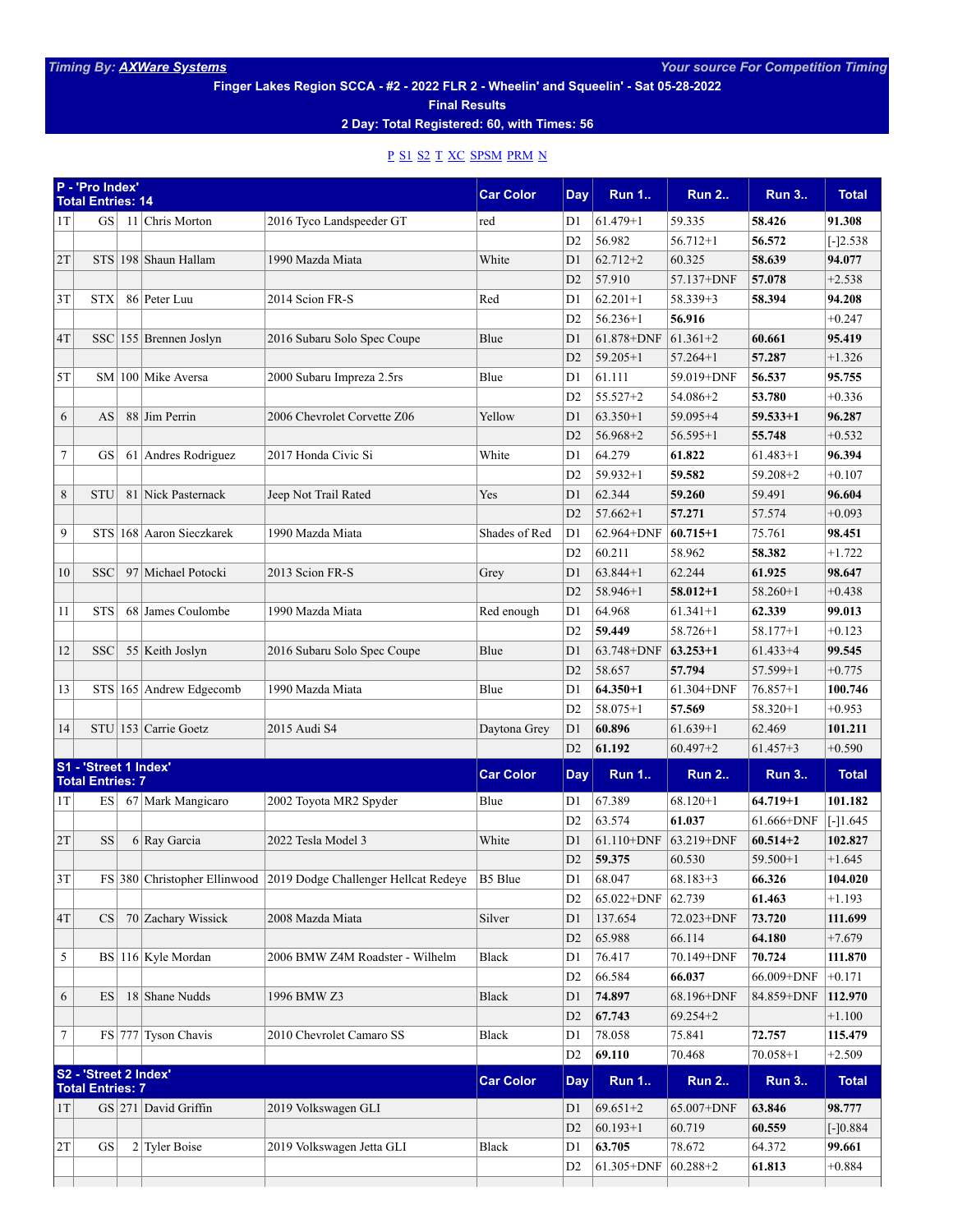<span id="page-1-3"></span><span id="page-1-2"></span><span id="page-1-1"></span><span id="page-1-0"></span>

|                |                          | $HS$ 31 Erik Hughes                                     | 2016 Ford Fiesta ST      | <b>Black</b>          | D1             | 66.481                   | 67.158       | 67.116         | 102.093                                                                                                                                                                                                                                                                                                                                                                                                                                                      |
|----------------|--------------------------|---------------------------------------------------------|--------------------------|-----------------------|----------------|--------------------------|--------------|----------------|--------------------------------------------------------------------------------------------------------------------------------------------------------------------------------------------------------------------------------------------------------------------------------------------------------------------------------------------------------------------------------------------------------------------------------------------------------------|
|                |                          |                                                         |                          |                       | D <sub>2</sub> | 63.895                   | 63.708       | 63.409         | $+2.432$                                                                                                                                                                                                                                                                                                                                                                                                                                                     |
| 4              |                          | $DS 626 $ Scott Dunnington                              | 2014 Subaru WRX STI      | Blue                  | D1             | $66.204 + 2$             | 65.869       | $64.345 + 1$   | 102.752                                                                                                                                                                                                                                                                                                                                                                                                                                                      |
|                |                          |                                                         |                          |                       | D <sub>2</sub> | 62.642                   | 61.457       |                | $+0.659$                                                                                                                                                                                                                                                                                                                                                                                                                                                     |
| 5              |                          | $HS \mid 113 \mid Suze$ Morrison                        | 2015 Honda Civic SI      | White                 | D1             | 71.299                   | 69.232       | 71.841         | 104.084                                                                                                                                                                                                                                                                                                                                                                                                                                                      |
|                |                          |                                                         |                          |                       | D <sub>2</sub> | 64.857                   | 63.191       | $63.063+1$     | $+1.332$                                                                                                                                                                                                                                                                                                                                                                                                                                                     |
| 6              | <b>GS</b>                | $12$ Jen Arena                                          | 2017 Honda Civic Si      | White                 | D1             | 72.447                   | 70.734       | 74.911+DNF     | 104.757                                                                                                                                                                                                                                                                                                                                                                                                                                                      |
|                |                          |                                                         |                          |                       | D <sub>2</sub> | $64.305+1$               | 61.202       | $62.310 + DNF$ | $+0.673$                                                                                                                                                                                                                                                                                                                                                                                                                                                     |
| $\overline{7}$ | <b>HS</b>                | $4 Greg$ Turner                                         | Mini Cooper              | Silver                | D1             | 72.848                   | 74.778       |                | 109.632                                                                                                                                                                                                                                                                                                                                                                                                                                                      |
|                |                          |                                                         |                          |                       | D2             | 69.060                   | 67.341       | 66.634         | $+4.875$                                                                                                                                                                                                                                                                                                                                                                                                                                                     |
|                | <b>Total Entries: 10</b> | T - 'Street Touring Index'                              |                          | <b>Car Color</b>      | Day            | <b>Run 1</b>             | <b>Run 2</b> | <b>Run 3</b>   | <b>Total</b>                                                                                                                                                                                                                                                                                                                                                                                                                                                 |
| 1T             | <b>STS</b>               | 69 Emilio Moran                                         | 1989 Honda Civic Si      | Rising Sun Red $ D1 $ |                | 67.876                   | 62.529       |                | 100.216                                                                                                                                                                                                                                                                                                                                                                                                                                                      |
|                |                          |                                                         |                          |                       | D2             | 61.196                   | 63.804       | 60.739         |                                                                                                                                                                                                                                                                                                                                                                                                                                                              |
| 2T             |                          | $STU$ 101 Scott Prior                                   | 2010 Nissan 370Z         | White                 | D1             | $65.849+1$               | 65.956       | 62.458         |                                                                                                                                                                                                                                                                                                                                                                                                                                                              |
|                |                          |                                                         |                          |                       | D <sub>2</sub> | $58.849 + 1$             | 58.669       | 58.539+2       |                                                                                                                                                                                                                                                                                                                                                                                                                                                              |
| 3T             |                          | STS 169 James Hoelscher                                 | 1989 Honda Civic SI      | Red                   | D1             | $ 61.377+1$              | $79.475 + 1$ | 62.676         |                                                                                                                                                                                                                                                                                                                                                                                                                                                              |
|                |                          |                                                         |                          |                       | D <sub>2</sub> | $59.618 + 1$             | $59.223 + 1$ |                |                                                                                                                                                                                                                                                                                                                                                                                                                                                              |
| 4T             |                          | $STS$ 164 Matt Huchro                                   | 1996 Mazda Miata         | green                 | D1             | 64.817                   | 64.500       | 64.747+DNF     |                                                                                                                                                                                                                                                                                                                                                                                                                                                              |
|                |                          |                                                         |                          |                       | D <sub>2</sub> | $ 58.308+1$              | $58.590 + 1$ | 60.344         |                                                                                                                                                                                                                                                                                                                                                                                                                                                              |
| 5              | <b>STS</b>               | 37 Victor Jimenez                                       | 2004 Honda S2000         | Gray                  | D1             | 67.788                   | 66.487       | 64.712         |                                                                                                                                                                                                                                                                                                                                                                                                                                                              |
|                |                          |                                                         |                          |                       | D <sub>2</sub> | $60.970 + 1$             | 60.190       | $68.447 + 1$   |                                                                                                                                                                                                                                                                                                                                                                                                                                                              |
| 6              |                          | $STR$ 220 Jason Morse                                   | 2001 Toyota MR2          | black                 | D1             | 80.268                   | 68.780       | 65.272         |                                                                                                                                                                                                                                                                                                                                                                                                                                                              |
|                |                          |                                                         |                          |                       | D2             | 60.620                   | 58.780       | 58.464         |                                                                                                                                                                                                                                                                                                                                                                                                                                                              |
| 7              | <b>STX</b>               | 16 Curtis Salzman                                       | 2013 Subaru BRZ          | Blue                  | D1             | 70.172                   | 68.100       |                |                                                                                                                                                                                                                                                                                                                                                                                                                                                              |
|                |                          |                                                         |                          |                       | D <sub>2</sub> | 66.985+DNF               | $ 68.369+1$  | 60.593         | $[-]0.323$<br>100.414<br>$+0.323$<br>100.729<br>$+0.189$<br>101.468<br>$+0.737$<br>101.545<br>$+0.076$<br>102.453<br>$+1.034$<br>105.142<br>$+2.684$<br>107.990<br>$+2.712$<br>111.225<br>$+3.366$<br>116.642<br>$+5.264$<br><b>Total</b><br>105.679<br>$[-]0.095$<br>105.774<br>$+0.095$<br>111.393<br>$+6.028$<br>111.770<br>$+0.378$<br>DNS<br><b>Total</b><br>106.077<br>$[-]4.109$<br>110.186<br>$+4.109$<br>114.500<br>$+4.314$<br>118.575<br>$+4.075$ |
| 8              | <b>STS</b>               | 3 Melody Scott                                          | 1989 Honda Civic Si      | White                 | D1             | 72.678+1                 | $66.001 + 3$ | $101.063+1$    |                                                                                                                                                                                                                                                                                                                                                                                                                                                              |
|                |                          |                                                         |                          |                       | D2             | $ 61.147+3$              | 61.695       | 60.829         |                                                                                                                                                                                                                                                                                                                                                                                                                                                              |
| 9              |                          | STU 114 Michael Seitz                                   | 1998 BMW M3              | Red                   | D1             | 73.374                   | 70.171       | 70.276         |                                                                                                                                                                                                                                                                                                                                                                                                                                                              |
|                |                          |                                                         |                          |                       | D <sub>2</sub> | 64.701                   | 63.997       | 65.398         |                                                                                                                                                                                                                                                                                                                                                                                                                                                              |
| 10             | STS                      | 64 Bryon Ayers                                          |                          |                       | D1             | 83.190                   | 74.926+DNF   | $71.787 + 1$   |                                                                                                                                                                                                                                                                                                                                                                                                                                                              |
|                |                          |                                                         | 1996 Mazda Miata         |                       | D <sub>2</sub> | 69.685                   | $77.142 + 3$ | 72.082         |                                                                                                                                                                                                                                                                                                                                                                                                                                                              |
|                | XC - 'XS/CAM Index'      |                                                         |                          |                       |                |                          |              |                |                                                                                                                                                                                                                                                                                                                                                                                                                                                              |
|                | <b>Total Entries: 5</b>  |                                                         |                          | <b>Car Color</b>      | Day            | <b>Run 1</b>             | <b>Run 2</b> | <b>Run 3</b>   |                                                                                                                                                                                                                                                                                                                                                                                                                                                              |
| 1T             |                          | $XSA$ 710 Joshua Supry                                  | 2015 Subaru WRX          | Blue                  | D1             | 71.017                   | 63.792+DNF   | 65.495         |                                                                                                                                                                                                                                                                                                                                                                                                                                                              |
|                |                          |                                                         |                          |                       | D2             | $ 61.207 + DNF$ 60.861   |              | 60.015         |                                                                                                                                                                                                                                                                                                                                                                                                                                                              |
| 2T             |                          | $XSA$ 138 Michael Letta                                 | 2018 Buff Horse          | MuscleMilk            |                | $\overline{D1}$ 66.572+1 | 66.156       | 64.922         |                                                                                                                                                                                                                                                                                                                                                                                                                                                              |
|                |                          |                                                         |                          |                       |                |                          |              |                |                                                                                                                                                                                                                                                                                                                                                                                                                                                              |
|                |                          |                                                         |                          |                       | D <sub>2</sub> | 62.371                   | 61.190       | 60.701         |                                                                                                                                                                                                                                                                                                                                                                                                                                                              |
| 3              | CAMT                     | 24 Daniel Kjar                                          | 1984 Ford Mustang GT-350 | White                 | D1             | 73.559                   | 73.795       | 71.811         |                                                                                                                                                                                                                                                                                                                                                                                                                                                              |
|                |                          |                                                         |                          |                       | D <sub>2</sub> | 67.380                   | 65.590       | 64.700         |                                                                                                                                                                                                                                                                                                                                                                                                                                                              |
| 4 <sup>1</sup> |                          | $CAMT$ 823 Steve Marshall                               | 1985 Chevrolet S 10      | <b>Black</b>          | D1             | $63.325 + DNF$           | 73.873       | $72.630 + 1$   |                                                                                                                                                                                                                                                                                                                                                                                                                                                              |
|                |                          |                                                         |                          |                       | D2             | 63.100                   |              |                |                                                                                                                                                                                                                                                                                                                                                                                                                                                              |
| 5              | CAMC                     | $5$ Jeff Guerdat                                        | 2016 Cadillac ATS-V      | Black                 | D1             | 70.038                   |              |                |                                                                                                                                                                                                                                                                                                                                                                                                                                                              |
|                |                          |                                                         |                          |                       | D <sub>2</sub> |                          |              |                |                                                                                                                                                                                                                                                                                                                                                                                                                                                              |
|                |                          | <b>SPSM - 'Street Prepared/Mod'</b>                     |                          | <b>Car Color</b>      | <b>Day</b>     | <b>Run 1</b>             | <b>Run 2</b> | <b>Run 3</b>   |                                                                                                                                                                                                                                                                                                                                                                                                                                                              |
| 1T             | <b>Total Entries: 5</b>  | $SMF$ 517 Trevor A Roberts                              | 2007 Mini Cooper S       | Laser Blue            | D1             | 66.080                   | 65.111       | 70.364         |                                                                                                                                                                                                                                                                                                                                                                                                                                                              |
|                |                          |                                                         |                          |                       | D2             | $ 61.496+1$              | 60.424       | $59.912 + 1$   |                                                                                                                                                                                                                                                                                                                                                                                                                                                              |
|                | CSP                      | 33 Mike Toombs                                          | 1994 Mazda Miata         | Black                 | D1             | 64.530                   | 65.284       |                |                                                                                                                                                                                                                                                                                                                                                                                                                                                              |
|                |                          |                                                         |                          |                       | D <sub>2</sub> |                          |              | 63.001         |                                                                                                                                                                                                                                                                                                                                                                                                                                                              |
|                |                          |                                                         |                          |                       |                | 63.178                   | 63.370+DNF   |                |                                                                                                                                                                                                                                                                                                                                                                                                                                                              |
| 2T<br>3        | <b>SMF</b>               | 51 John W Roberts Jr                                    | 2007 Mini Cooper S       | Laser Blue            | D1             | 71.918+2                 | $92.291 + 1$ | 71.360         |                                                                                                                                                                                                                                                                                                                                                                                                                                                              |
|                |                          |                                                         |                          |                       | D <sub>2</sub> | 64.438                   | 64.143       | 64.445         |                                                                                                                                                                                                                                                                                                                                                                                                                                                              |
| 4              | SMF                      | 85 Tim Benjamin                                         | 2012 Volkswagen GTI      | <b>Black</b>          | D1             | 74.751                   | 73.330+DNF   | 71.253         |                                                                                                                                                                                                                                                                                                                                                                                                                                                              |
|                |                          |                                                         |                          |                       | D2             | 70.733                   | 69.710       | 69.073         |                                                                                                                                                                                                                                                                                                                                                                                                                                                              |
| 5              |                          | $ASP$ 404 Micah Brown                                   | 1994 Honda Prelude Si    | Grey                  | D1             | 80.623                   | 72.950       | 71.193         | 120.595                                                                                                                                                                                                                                                                                                                                                                                                                                                      |
|                |                          |                                                         |                          |                       | D2             | 74.189                   | 73.103+DNF   | 70.851         | $+2.020$                                                                                                                                                                                                                                                                                                                                                                                                                                                     |
|                | <b>Total Entries: 5</b>  | PRM - 'Prepared/Mod Index'<br>$DP$   135   Brian Reeves |                          | <b>Car Color</b>      | Day            | <b>Run 1</b>             | <b>Run 2</b> | <b>Run 3</b>   | Total                                                                                                                                                                                                                                                                                                                                                                                                                                                        |